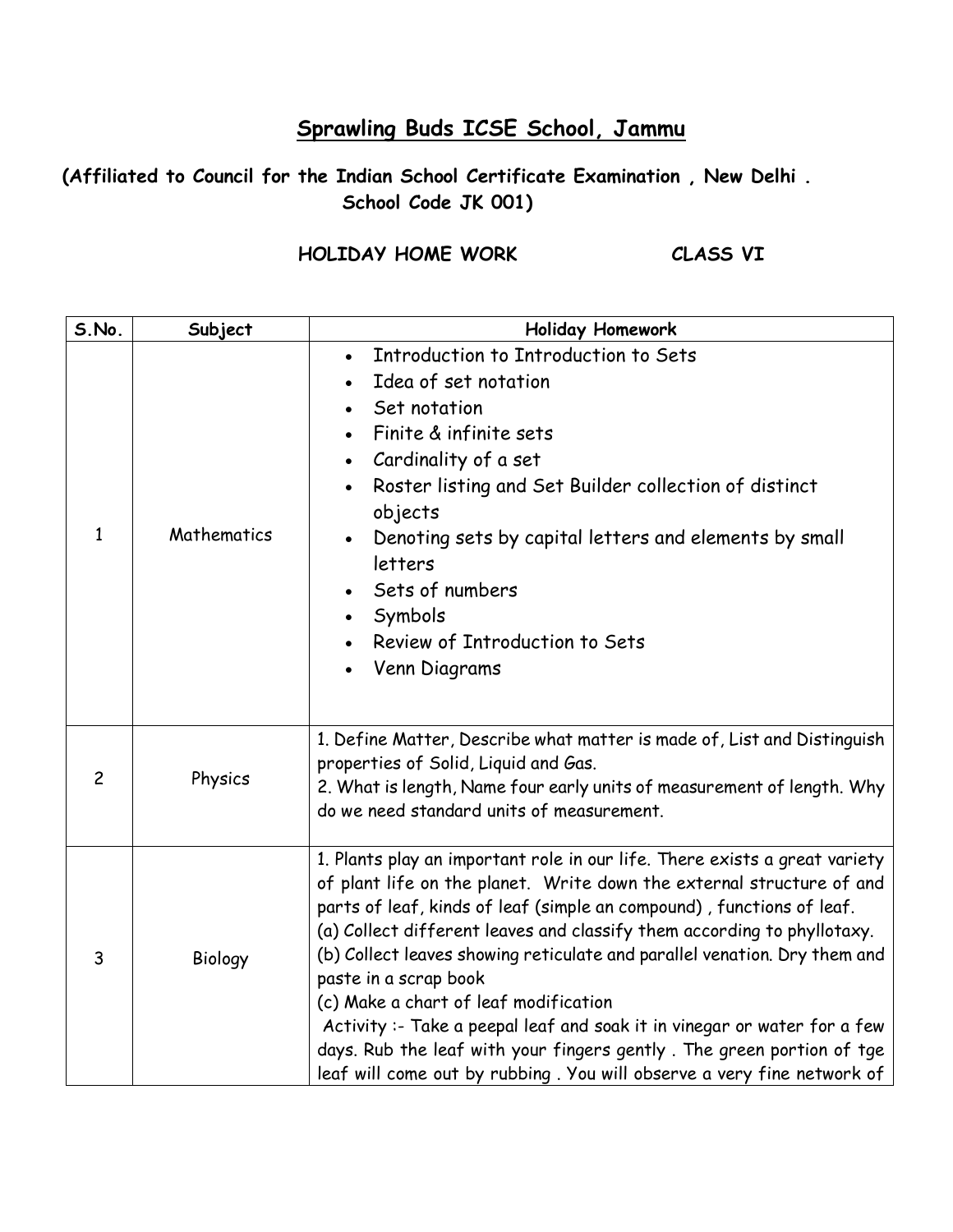|                |                  | veins. Dry it as it may contain moisture you can use this leaf to make a |
|----------------|------------------|--------------------------------------------------------------------------|
|                |                  | birthday card for your friend or parents.                                |
| 4.             | Chemistry        | I Chemistry is everywhere around us. It's the science behind             |
|                |                  | making of toothpaste, soap, jams, cakes, medicines.                      |
|                |                  | $\mathbb I$ Chemistry is the science that deals with the study of        |
|                |                  | substances, their composition, properties, and the changes that          |
|                |                  | take place in them when they interact with each other. People            |
|                |                  | who study chemistry are called Chemists.                                 |
|                |                  | $\Box$ Chemists work in laboratories to perform various experiments      |
|                | Hindi            | 1) Apni manpasand pustak ki nimnlikhit binduon ke adhar par samiksha     |
|                |                  | kijiye. Yeh samiksha ek file mein likhiye.                               |
|                |                  | Lekhak ka naam                                                           |
|                |                  | Prakashak ka naam                                                        |
| 5.             |                  | Vishay vastu (Pustak mein kya likha hai)                                 |
|                |                  | Pustak mein kya acha aur bura laga                                       |
|                |                  | Kaun sa patra sabse accha laga aur kyun                                  |
|                |                  | App usmein kya sudhar karna chahenge (Udgam - Page 17)                   |
|                |                  | 2) Chuttiyon mein aap jahan ghumne gaye wahan ki yatra ka varnan kijiye  |
|                |                  | aur usmein se sangya aur visheshan shabd chaantkar likhiye.              |
|                | History & Civics | 1. If you were a member of a town planning committee, what ideas would   |
|                |                  | you borrow from the Harappan Civilization to improve the conditions in   |
| 6              |                  | your city? Draw a plan of your remodelled city                           |
|                |                  | 2. Prepare a scrap book musical Instruments used during the Vedic        |
|                |                  | Period write down a brief story on the basic Gurukul system (if          |
|                |                  | selected) will organise a Skit (on your story) in school assembly.       |
|                | Computer         | PowerPoint presentation on - Types of computers and computer             |
| $\overline{7}$ |                  | languages.                                                               |
|                |                  | Write a short note on File Management and Organisation of Data           |
|                | English          | Write composition on any one of the following topics.                    |
|                |                  | (Word limit 150-200).                                                    |
|                |                  | Autobiography of a Butterfly                                             |
|                |                  | <b>OR</b>                                                                |
|                |                  | A school excursion trip to a historical place during your last           |
|                |                  | holiday.                                                                 |
| 8              |                  |                                                                          |
|                |                  | Letter Writing: -                                                        |
|                |                  | You have just joined a new school where you live in the hostel.          |
|                |                  | Write a letter to your mother telling her about the food and other       |
|                |                  | facilities in the hostel, and also about your roommate                   |
|                |                  | Or                                                                       |
|                |                  | Write a letter to your father asking for permission and money            |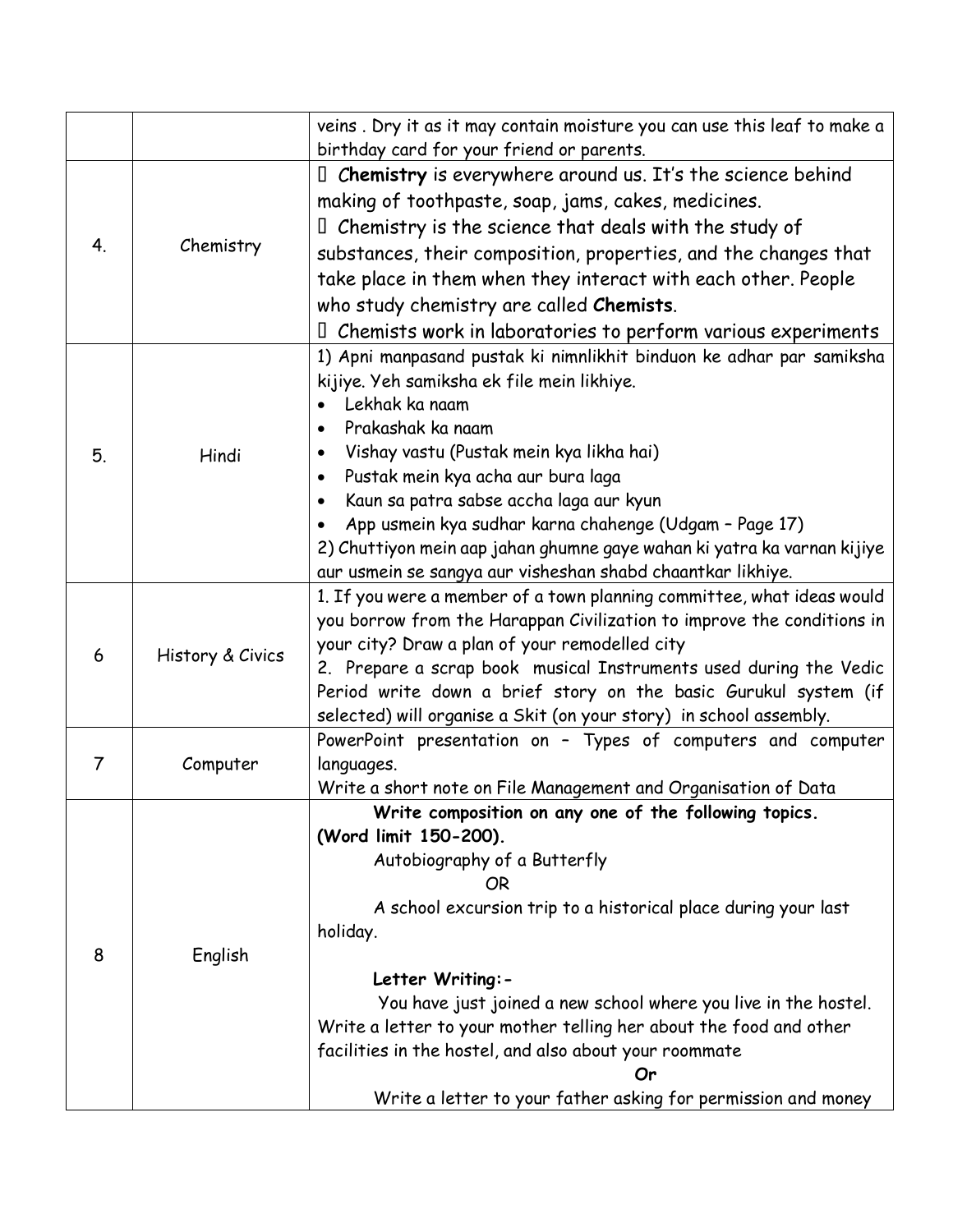|    | to go on a school trip. You are Steve, living at C/59 Mall Road, Kanpur<br>100121.                                   |
|----|----------------------------------------------------------------------------------------------------------------------|
| GK | Cut and paste 15 headlines from the newspaper in a scrapbook for the<br>month of May and June related to your state. |

## **Instructions to the Parents:**

- Originality and creativity of the work will be appreciated.
- Holiday Homework should be done subject-wise in A4 rules sheets under your guidance.
- Kindly ensure that the completion of homework on time and tell your ward to practise for writing work which is very important for Board Examinations.